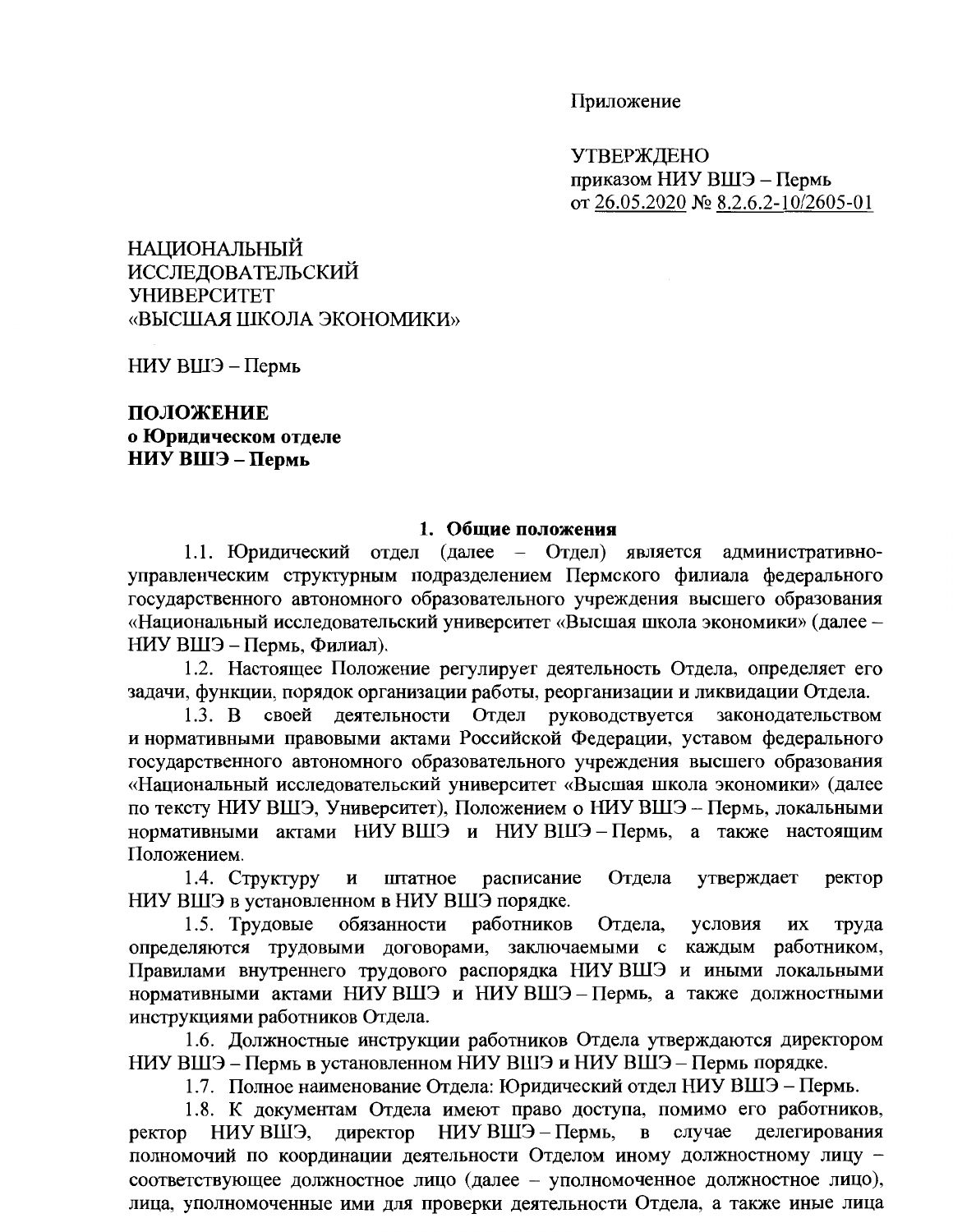в соответствии с законодательством Российской Федерации и локальными нормативными актами НИУ ВШЭ и НИУ ВШЭ - Пермь.

1.9. Для выполнения возложенных функций Отдел имеет штамп круглой формы с полным наименованием Отдела в соответствии с пунктом 1.7 настоящего Положения на русском языке и полным наименованием Филиала в соответствии с Положением о НИУ ВШЭ - Пермь. Проставление оттиска штампа Отдела осуществляется локументах согласно Ответственным на приложению. за использование и хранение штампов Отдела является начальник Отдела или уполномоченное им лицо.

1.10. Взаимодействие Отдела со структурными подразделениями НИУ ВШЭ и НИУ ВШЭ - Пермь определяется задачами и функциями, возложенными на него настоящим Положением.

1.11. Отдел может быть ликвидирован или реорганизован в установленном в НИУ ВШЭ порядке.

1.12. Настоящее Положение, вносимые в него изменения утверждаются приказом директора НИУ ВШЭ - Пермь.

1.13. Координацию деятельности Отдела осуществляет директор НИУ ВШЭ - Пермь.

#### 2. Основные цели и задачи

2.1. Отдел создан целью правового сопровождения  $\mathbf{c}$ деятельности НИУ ВШЭ - Пермь.

2.2. Основными задачами Отдела являются:

соблюдения 2.2.1. обеспечение законности  $\bf{B}$ леятельности НИУ ВШЭ – Пермь;

2.2.2. защита прав и законных интересов НИУ ВШЭ - Пермь;

2.2.3. правовое обеспечение деятельности НИУ ВШЭ - Пермь;

2.2.4. информационно-справочное обеспечение деятельности органов управления НИУ ВШЭ - Пермь, подразделений НИУ ВШЭ - Пермь, оказание им консультативной помощи по правовым вопросам.

#### 3. Функции

3.1. В соответствии с возложенными задачами Отдел выполняет следующие функции:

3.1.1. осуществляет исполнение заявок структурных подразделений и работников НИУ ВШЭ - Пермь, обучающихся НИУ ВШЭ – Пермь учредительных НИУ ВШЭ: по предоставлению копий документов устава: свидетельств о внесении записей в Единый государственный реестр юридических лиц (далее - ЕГРЮЛ); листов записей ЕГРЮЛ; свидетельства о постановке на учет юридического лица в налоговом органе по месту нахождения на территории Российской Федерации; свидетельства о праве осуществления хозяйственной деятельности, а также лицензии на осуществление образовательной деятельности и свидетельства о государственной аккредитации Университета, документы о назначении ректора, иные правоустанавливающие документы, переданные в Отдел (далее вместе - учредительные документы), подлинники которых хранятся в Правовом управлении НИУ ВШЭ, а в Отделе - нотариальные копии, а так же документов НИУ ВШЭ - Пермь: Положения о НИУ ВШЭ - Пермь, уведомления о постановке на учет российской организации в налоговом органе, свидетельств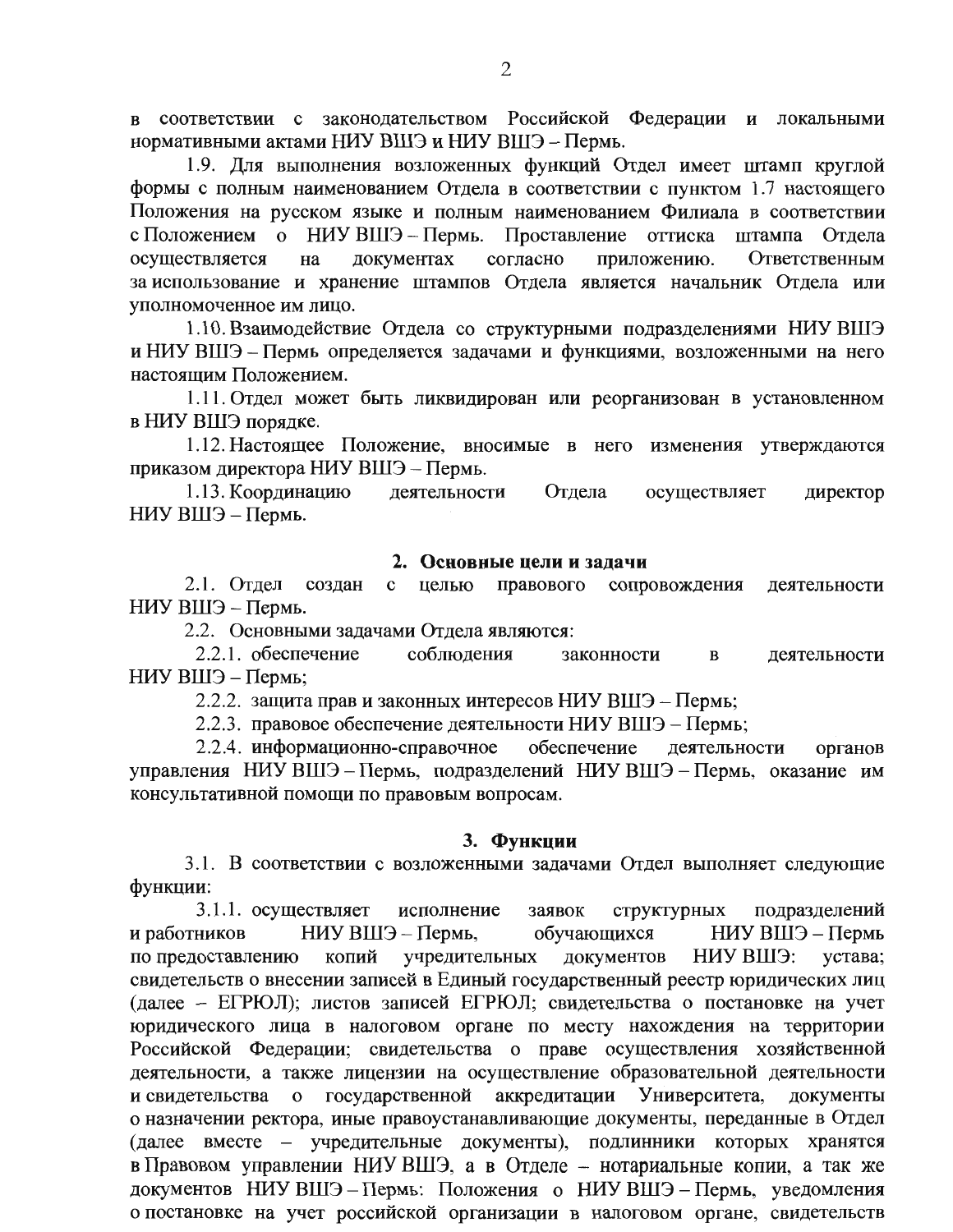единого государственного реестра недвижимости об объекте и выписок из профессионально-общественной свидетельства полной недвижимости.  $\mathbf{o}$ заключений, санитарно-эпидемиологических заключений аккредитации, требованиям о соответствии (несоответствии) объекта защиты пожарной безопасности, технических и кадастровых паспортов на здания и помещения, НИУ ВШЭ – Пермь, директора иные документы  $\mathbf{o}$ назначении правоустанавливающие документы, переданные в Отдел (далее вместе - основные документы Филиала), подлинники которых хранятся в НИУ ВШЭ – Пермь, выписок из ЕГРЮЛ:

3.1.2. организует заверение (в том числе нотариальное) копий учредительных документов, основных документов Филиала, заверение копий доверенностей, выданных от имени НИУ ВШЭ, НИУ ВШЭ - Пермь, подлинники которых хранятся в Юридическом отделе, на основании заявок от структурных подразделений и работников НИУ ВШЭ, НИУ ВШЭ - Пермь, обучающихся НИУ ВШЭ - Пермь в установленном в НИУ ВШЭ - Пермь порядке;

3.1.3. обеспечивает учет и хранение учредительных документов и основных документов Филиала, переданных в Отдел;

3.1.4. ведёт систематизированный учёт, регистрацию и хранение переданных в Отдел подлинников договоров, соглашений, условия которых не влекут возникновения финансовых обязательств (в том числе договоров безвозмездного пользования зданий, помещений, движимого имущества, договоров на практику, соглашений о сотрудничестве) (далее - безвозмездные договоры) и организует их заверение;

3.1.5. осуществляет предварительную проверку на предмет соответствия законодательству Российской Федерации, уставу и локальным нормативным актам НИУ ВШЭ, НИУ ВШЭ – Пермь согласование следующих проектов приказов НИУ ВШЭ, НИУ ВШЭ – Пермь:

а) по основной деятельности в части проведения надзора, контроля за деятельностью НИУ ВШЭ - Пермь, административно-хозяйственной деятельности НИУ ВШЭ – Пермь, за исключением приказов по финансовой работе, по поручению директора НИУ ВШЭ - Пермь;

б) по работе со студентами НИУВШЭ - Пермь в части приказов, не включенных Альбом унифицированных форм приказов по работе с обучающимися по основным образовательным программам высшего образования - программам НИУ ВШЭ. бакалавриата, программ специалитета, программам магистратуры НИУ ВШЭ. не установленных нормативными актами **ИНЫМИ** локальными НИУ ВШЭ – Пермь, а также не установленных распорядительными актами НИУ ВШЭ, НИУ ВШЭ - Пермь,

в) по работе со слушателями в части приказов, не включенных в Альбом организации учебного процесса унифицированных форм документов  $\Pi$ O НИУ ВШЭ, подразделениях реализующих дополнительные в структурных профессиональные программы, не установленным иными локальными нормативными НИУ ВШЭ – Пермь, установленных НИУ ВШЭ. актами a так же He распорядительными актами НИУ ВШЭ, НИУ ВШЭ - Пермь;

г) по привлечению работников НИУ ВШЭ - Пермь к дисциплинарной, материальной ответственности;

д) об утверждении и/или введении в действие положений о структурных подразделениях, об органах управления НИУ ВШЭ - Пермь, локальных нормативных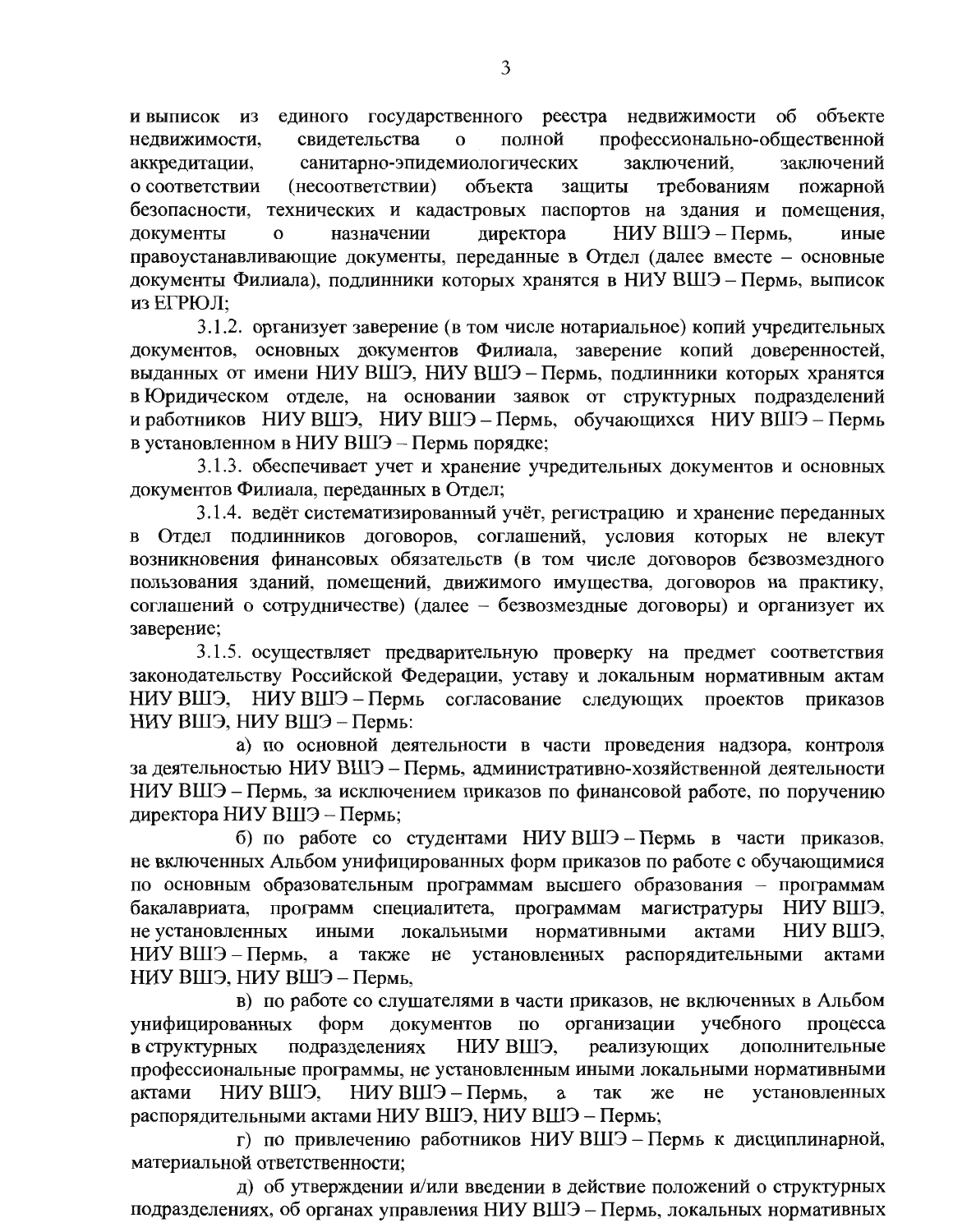актов, затрагивающих права и обязанности обучающихся, работников или изменения в них;

е) об установлении полномочий и обязанностей должностных лиц НИУ ВШЭ – Пермь;

ж) в части приказов, унифицированные формы которых предусматривают согласование с Отделом:

з) а также иных приказов в рамках возложенных на Отдел функций;

3.1.6. ведет реестр локальных нормативных актов НИУ ВШЭ - Пермь;

3.1.7. проводит устное и письменное консультирование (подготовка ответов, заключений, справок) по правовым вопросам в рамках возложенных функций;

3.1.8. участвует в подготовке или согласовании, направлении запросов в органы государственной власти и местного самоуправления для получения действующего разъяснений законодательства  $\overline{\mathbf{R}}$ cobepe деятельности НИУ ВШЭ - Пермь и практики его применения, в случае, если запрос касается НИУ ВШЭ, дополнительно направляет проект запроса для согласования в Правовое управление НИУ ВШЭ;

3.1.9. осуществляет подготовку и систематизацию обзоров законодательства, регулирующего деятельность НИУ ВШЭ - Пермь, и его изменений, подготовку методических рекомендаций по наиболее сложным правовым вопросам (в том числе по запросу структурных подразделений НИУ ВШЭ - Пермь);

3.1.10. обеспечивает взаимодействие с Правовым управлением НИУ ВШЭ;

 $3.1.11.$  оказывает правовую ПОМОЩЬ структурным подразделениям НИУ ВШЭ – Пермь в части договорной работы, а именно: проводит устное консультирование вопросам заключения договоров и письменное  $\overline{a}$ и дополнительных соглашений, оформляемых по типовым и примерным формам договоров, дополнительных соглашений и иных документов об исполнении договоров, разработанных Правовым управлением НИУ ВШЭ, Отделом;

3.1.12. осуществляет правовое обеспечение деятельности НИУ ВШЭ - Пермь его структурных подразделений, информационно-справочное обеспечение  $\mathbf{M}$ деятельности органов управления, должностных лиц, структурных подразделений НИУ ВШЭ - Пермь;

3.1.13. осуществляет согласование проектов решений органов управления и совещательных органов НИУ ВШЭ - Пермь и подготовку юридических заключений на представленные проекты решений;

3.1.14. участвует в разработке проекта Положения о НИУ ВШЭ - Пермь, проводит юридическую экспертизу проектов локальных нормативных актов НИУ ВШЭ - Пермь, представленных органами управления, должностными лицами, структурными подразделениями НИУ ВШЭ - Пермь;

3.1.15. участвует совместно с другими структурными подразделениями в подготовке локальных нормативных актов НИУ ВШЭ - Пермь (положений, порядков, регламентов, инструкций, правил и т.п.), разрабатывает проекты локальных нормативных актов по поручениям директора НИУ ВШЭ - Пермь;

3.1.16. рассматривает спорные осуществляет вопросы и ПОДГОТОВКУ возникающим справок, замечаний вопросам, заключений. по правовым в деятельности НИУ ВШЭ - Пермь, в рамках возложенных функций;

3.1.17. осуществляет правовое сопровождение образовательной деятельности НИУ ВШЭ - Пермь, вопросов приема на обучение, стипендиального обеспечения,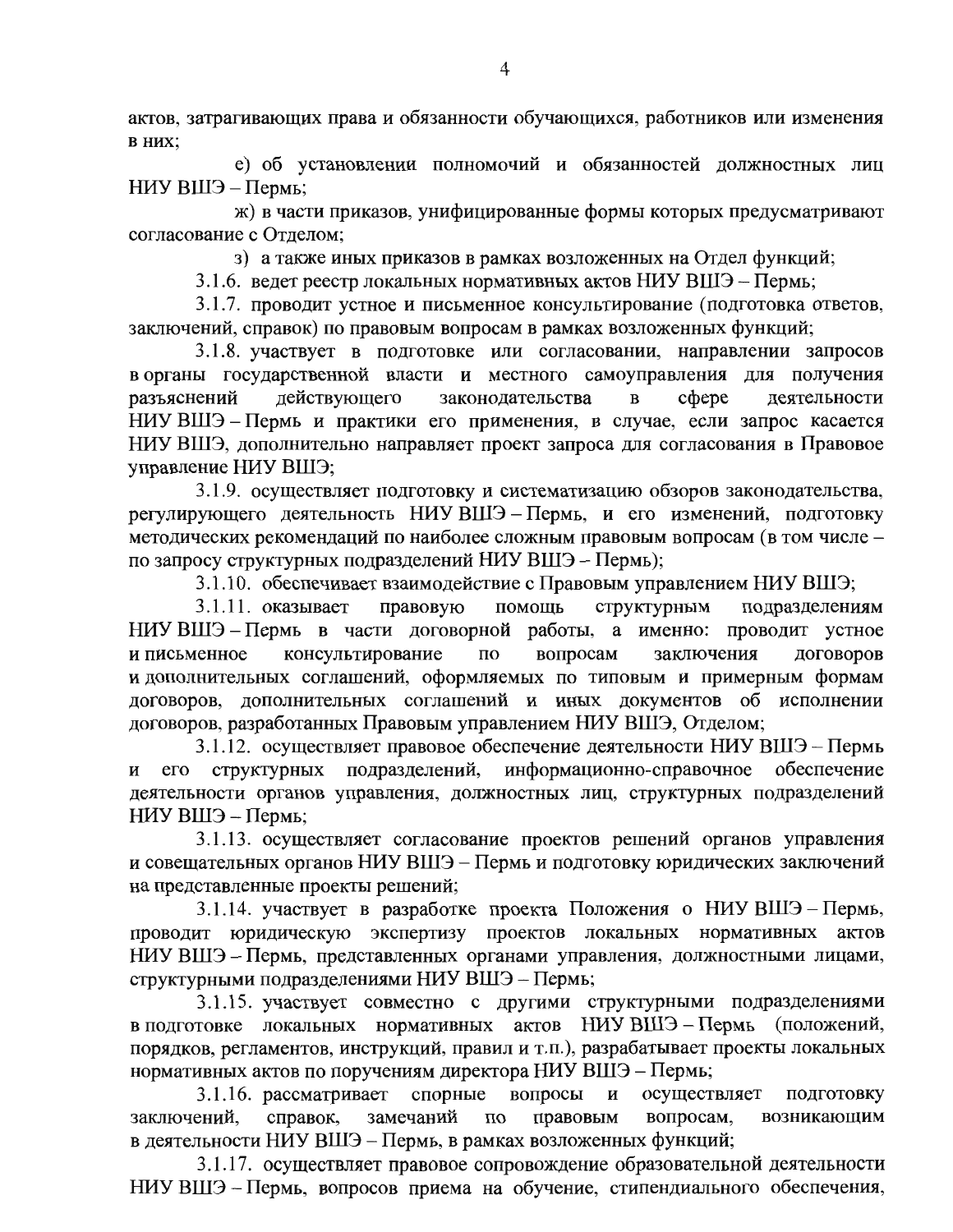осуществления трудовых отношений и иных вопросов, за исключением отнесенных к функционалу других подразделений НИУ ВШЭ, НИУ ВШЭ - Пермь;

3.1.18. выполняет поручения ученых советов ЕШЯ УНН НИУ ВШЭ – Пермь, директора НИУ ВШЭ – Пермь, уполномоченного  $\mathbf{M}$ должностного лица;

3.1.19. участвует  $\, {\bf B}$ проверках структурных подразделений НИУ ВШЭ - Пермь в рамках возложенных функций, анализирует и обобщает результаты проверок для представления руководству НИУ ВШЭ – Пермь предложений по улучшению деятельности структурных подразделений;

3.1.20. осуществляет подготовку проектов доверенностей, за исключением доверенностей на получение товарно-материальных ценностей, в соответствии с приказами, локальными нормативными актами НИУ ВШЭ, НИУ ВШЭ - Пермь, а так же обеспечивает учет, регистрацию и хранение доверенностей и нотариальных копий доверенностей, переданных в Отдел, организует их заверение, в том числе нотариальное заверение, по письменным заявкам структурных подразделений;

3.1.21. разрабатывает проекты гражданско-правовых договоров по всем направлениям деятельности НИУВШЭ-Пермь в случае отсутствия типовых и примерных форм договоров, адаптирует типовые и примерные формы договоров, разработанные НИУ ВШЭ, для нужд НИУ ВШЭ - Пермь;

3.1.22. осуществляет предварительную проверку проектов гражданскоправовых договоров, включая безвозмездные договоры, заключаемые муниципальные НИУ ВШЭ – Пермь. а также государственные и контракты (за исключением договоров найма жилого помещения в общежитии, договоров об образовании, дополнительных соглашений к ним, оформленных по типовым и примерным формам договоров об образовании, дополнительных соглашений к договорам об образовании, договоров на практику, оформленных по типовым и примерным формам) на предмет их соответствия законодательству Российской Федерации и подготовку замечаний, протоколов разногласий по замечаниям Отдела; согласование гражданско-правовых договоров, государственных и муниципальных контрактов, в случае отсутствия замечаний Отдела;

3.1.23. обеспечивает правовое сопровождение претензионной работы НИУ ВШЭ – Пермь, осуществляет защиту прав  $\mathbf{M}$ законных интересов  $\bf{B}$ НИУ ВШЭ - Пермь в судах общей юрисдикции и арбитражных судах, консультирует структурные подразделения НИУ ВШЭ - Пермь при возникновении разногласий с контрагентами в процессе исполнения договоров с участием НИУ ВШЭ, если разногласий предполагает судебно-претензионный урегулирование указанных порядок;

3.1.24. участвует в работе с дебиторской задолженностью НИУВШЭ, в соответствии с Порядком организации работы с дебиторской задолженностью в НИУ ВШЭ;

 $3.1.25.$  согласует проекты претензий, направляемых структурными НИУ ВШЭ - Пермь НИУ ВШЭ контрагентам  $\mathbf{B}$ части подразделениями НИУ ВШЭ - Пермь, в случае нарушения ими договорных обязательств, осуществляя проверку проектов претензий на предмет соответствия законодательству РФ и условиям договора;

3.1.26. участвует в рассмотрении претензий, полученных от контрагентов, по нарушению НИУ ВШЭ - Пермь договорных обязательств;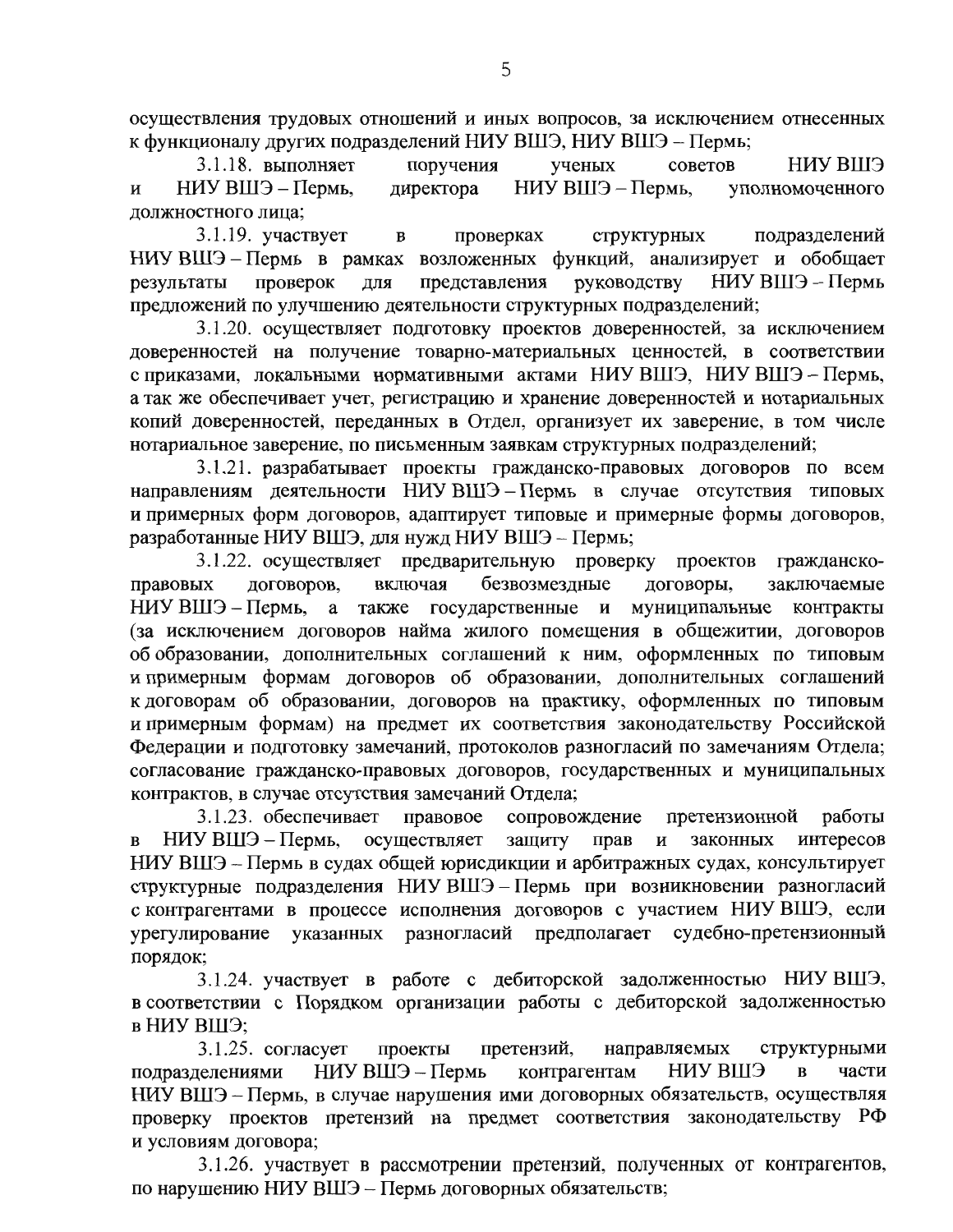3.1.27. проводит юридическую экспертизу проектов ответов структурных подразделений НИУ ВШЭ - Пермь на претензии;

3.1.28. представляет НИУ ВШЭ с целью защиты интересов НИУ ВШЭ в части НИУ ВШЭ - Пермь, а также представляет НИУ ВШЭ по поручениям Правового управления НИУ ВШЭ в судах Российской Федерации, иных органах государственной власти Российской Федерации, субъектов Российской Федерации, органах местного самоуправления при рассмотрении правовых вопросов (далее административных органах), включая защиту прав и законных интересов в судах общей юрисдикции (в том числе у мировых судей), а также судах апелляционной, кассационной и надзорной инстанций, арбитражных судах, третейских судах (далее суды);

3.1.29. осуществляет подготовку исков, отзывов на иски, возражений, иных процессуальных документов в административные органы, суды;

3.1.30. осуществляет ПОДГОТОВКУ заключений по возможности доарбитражного, несудебного, досудебного урегулирования разногласий в случае НИУ ВШЭ – Пермь полного или частичного несогласия  $\mathbf{c}$ требованиями контрагентов;

3.1.31. разрабатывает и/или проводит правовую экспертизу проектов мировых соглашений;

3.1.32. сопровождает переговоры с контрагентами и заключение мировых соглашений:

3.1.33. при наличии оснований по согласованию с заинтересованными структурными подразделениями НИУВШЭ-Пермь осуществляет обжалование актов нормативного и ненормативного характера, судебных актов;

3.1.34. запрашивает структурных подразделений НИУ ВШЭ,  $\mathbf{V}$ НИУ ВШЭ - Пермь для целей учета и анализа судебной практики информацию об исполнении предписаний, принятых в отношении НИУВШЭ  $\mathbf{R}$ части НИУ ВШЭ - Пермь;

3.1.35. подготавливает представляет руководству НИУ ВШЭ.  $\mathbf{M}$ НИУ ВШЭ – Пермь досудебному урегулированию предложения  $\Pi\mathbf{O}$ споров или о предъявлении исков, встречных исков в суд;

3.1.36. сопровождает исполнительное производство НУИВШЭ в части НИУ ВШЭ - Пермь, в том числе обжалование действий/бездействий службы судебных приставов;

3.1.37. ведет работу по комплектованию, хранению и использованию документов, образующихся в процессе деятельности Отдела, систематизированному их учету и хранению;

3.1.38. готовит ответы на жалобы, запросы;

3.1.39. готовит отчеты по запросам Правового управления НИУ ВШЭ, директора НИУ ВШЭ - Пермь, уполномоченного должностного лица.

## 4. Руководство

4.1. Отдел возглавляет начальник, назначаемый на должность и освобождаемый от должности в установленном в НИУ ВШЭ - Пермь порядке.

4.2. Начальник Отдела осуществляет руководство всей деятельностью Отдела и подчиняется директору НИУ ВШЭ - Пермь.

4.3. Начальник Отдела выполняет следующие обязанности: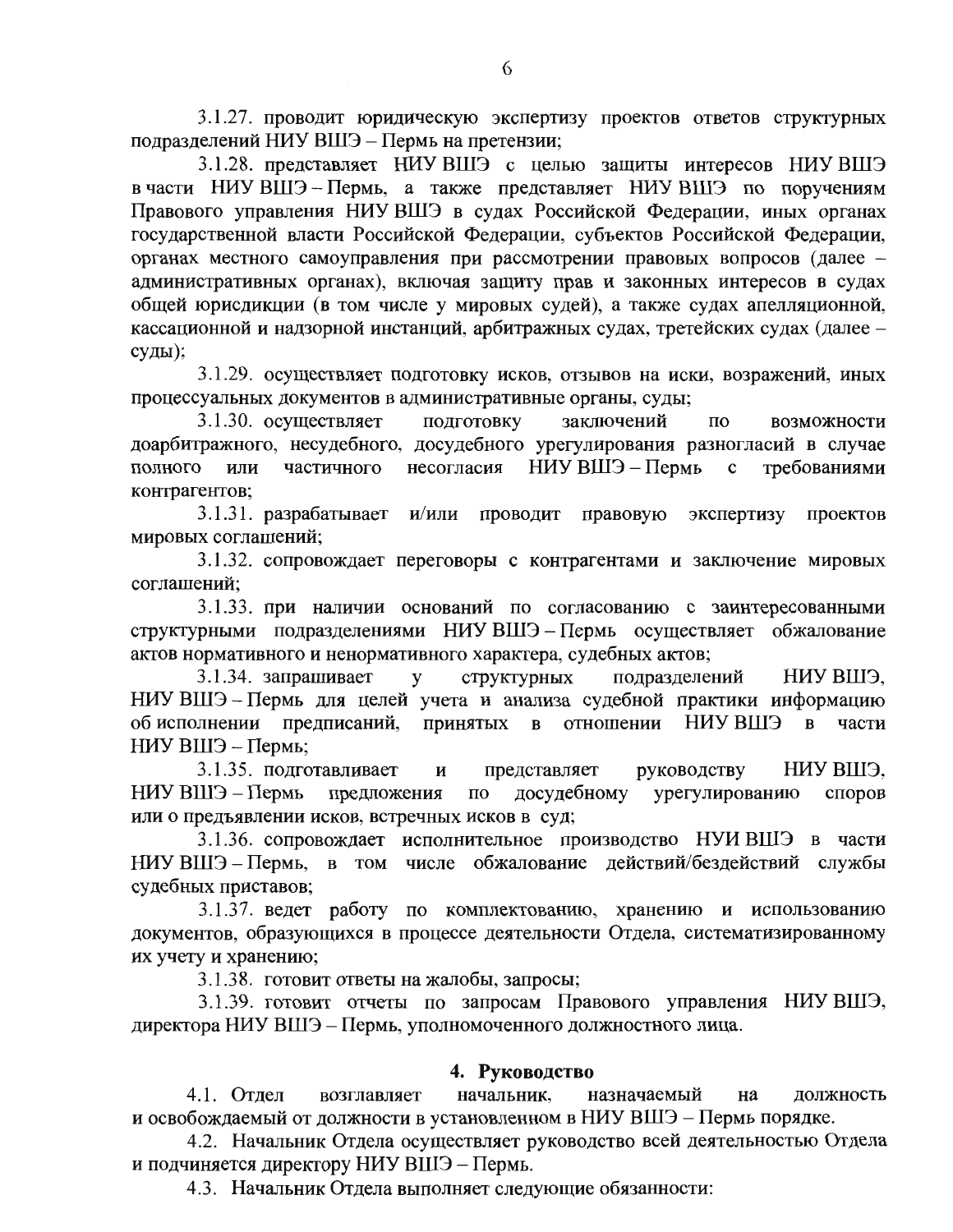4.3.1. обеспечивает организацию работы Отдела, выполнение залач и функций, определенных настоящим Положением, а также решений ученых советов НИУ ВШЭ и НИУ ВШЭ – Пермь, приказов НИУ ВШЭ и НИУ ВШЭ – Пермь. поручений руководства НИУ ВШЭ и НИУ ВШЭ - Пермь;

4.3.2. осуществляет руководство и контроль деятельности работников Отдела:

 $4.3.3.$ согласует свою деятельность с директором по правовым вопросам ЕШЯ УМН И обеспечивает взаимодействие Отдела  $\overline{c}$ структурными НИУ ВШЭ - Пермь, подразделениями НИУ ВШЭ исполняет поручения  $\mathbf{M}$ руководства НИУ ВШЭ и НИУ ВШЭ - Пермь в рамках своего функционала;

4.3.4. разрабатывает проекты нормативно-методических и распорядительных документов, связанных с организацией деятельности Отдела;

обеспечивает создание на рабочих местах оптимальных условий для  $4.3.5.$ высокопроизводительного, качественного труда;

4.3.6. разрабатывает должностные инструкции работников Отдела. согласует их с Отделом кадров НИУ ВШЭ - Пермь, представляет их на утверждение директору НИУ ВШЭ – Пермь;

 $4.3.7.$ вносит директору НИУВШЭ - Пермь предложения по подбору и расстановке кадров Отдела, о приеме на работу, переводе, увольнении, о поощрении и стимулировании труда работников Отдела, применении  $\mathbf{o}$ к работникам Отдела дисциплинарных взысканий;

4.3.8. вносит предложения директору НИУ ВШЭ – Пермь о совершенствовании деятельности Отдела, повышении эффективности его работы;

представляет Отдел в структурных подразделениях НИУВШЭ, 4.3.9. НИУ ВШЭ - Пермь и других организациях по вопросам, относящимся к компетенции Отдела:

4.3.10. обеспечивает ведение делопроизводства в установленном НИУ ВШЭ, НИУ ВШЭ - Пермь порядке;

4.3.11. контролирует соблюдение работниками Отдела устава НИУ ВШЭ, PФ. ЕШЯ УМН законолательства нормативных актов локальных и НИУВШЭ-Пермь, в том числе Правил внутреннего трудового распорядка НИУ ВШЭ, правил охраны труда и техники безопасности, пожарной безопасности;

4.3.12. обменивается служебной информацией в установленном в НИУ ВШЭ и НИУ ВШЭ - Пермь порядке со структурными подразделениями НИУ ВШЭ и НИУ ВШЭ - Пермь по вопросам, относящимся к компетенции Отдела;

4.3.13. контролирует реализацию всех мероприятий, проведение которых организует Отдел;

4.3.14. обеспечивает оперативное информирование руководства НИУ ВШЭ - Пермь по всем вопросам, связанным с деятельностью Отдела;

4.3.15. обеспечивает соблюдение законодательства Российской Федерации, локальных актов НИУ ВШЭ, НИУ ВШЭ - Пермь о противодействии коррупции, не допускает коррупционных правонарушений работниками Отдела при исполнении своих трудовых обязанностей;

4.3.16. обеспечивает конфиденциальности сведений, сохранение содержащихся в документах Отдела, персональных данных работников, студентов, иностранных граждан, третьих лиц, том числе заказчиков;

4.3.17. организует повышение квалификации работников Отдела совместно с подразделениями НИУ ВШЭ - Пермь, отвечающими за указанное направление.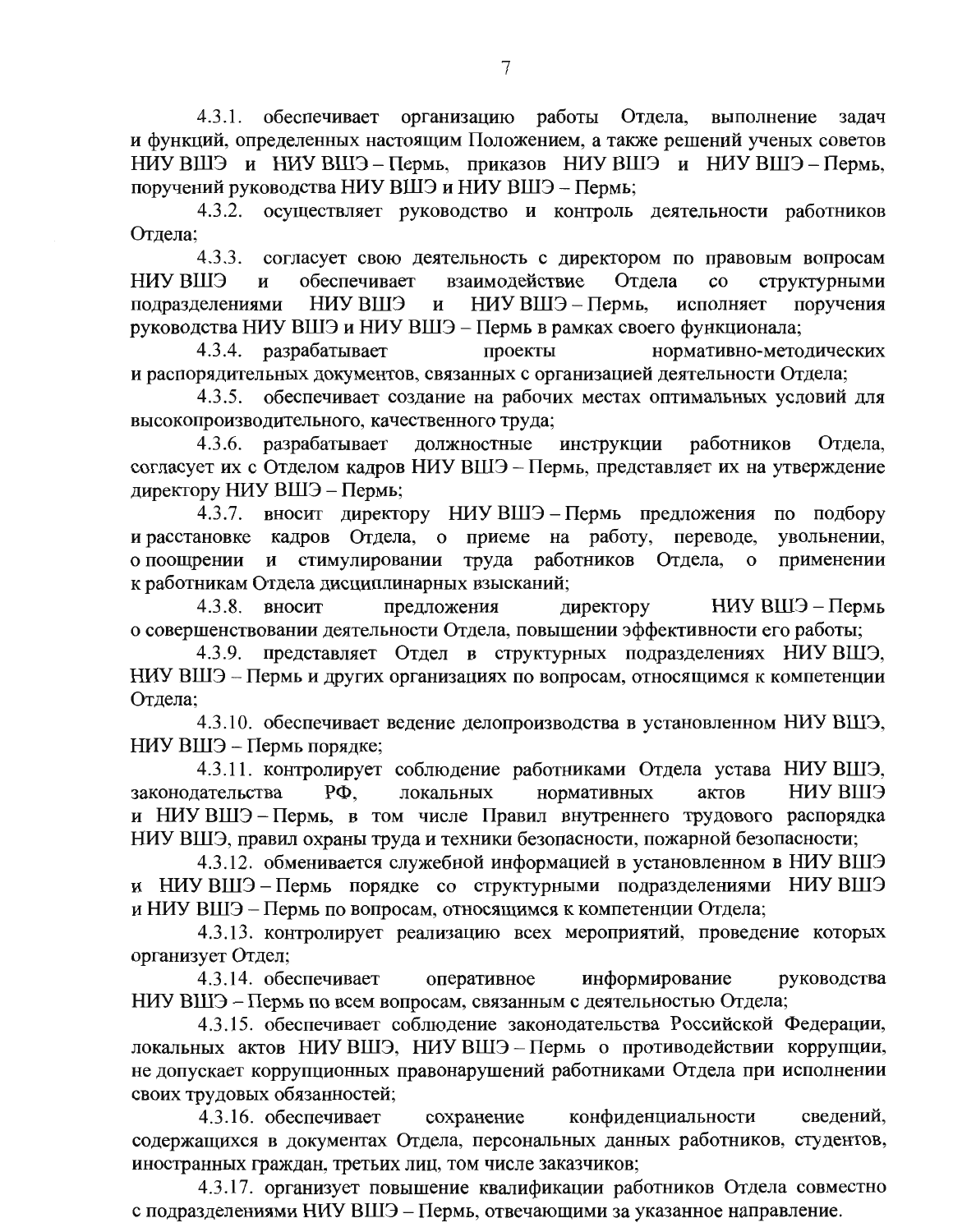4.4. Начальник Отдела имеет право:

4.4.1. требовать от работников Отдела выполнения в полном объеме и на высоком качественном уровне обязанностей, определенных их должностными инструкциями;

требовать соблюдение работниками Отдела 4.4.2. законодательства Российской Федерации, устава НИУ ВШЭ, Положения о НИУ ВШЭ - Пермь, Правил внутреннего трудового распорядка НИУ ВШЭ, правил охраны труда и техники безопасности, пожарной безопасности, выполнения решений ученых советов НИУ ВШЭ, НИУ ВШЭ - Пермь, приказов и локальных нормативных актов НИУ ВШЭ. НИУ ВШЭ – Пермь, поручений руководства ЕШЯ УМН и НИУ ВШЭ - Пермь, законодательства Российской Федерации и локальных актов НИУ ВШЭ, НИУ ВШЭ - Пермь о противодействии коррупции, законодательства Российской Федерации и локальных актов НИУВШЭ, НИУВШЭ-Пермь по обработке персональных данных:

4.4.3. запрашивать руководителей структурных подразделений y НИУ ВШЭ - Пермь материалы и информацию, необходимые для выполнения задач и функций, возложенных на Отдел.

4.5. Начальник Отдела несет ответственность за:

4.5.1. некачественное и неполное исполнения задач и функций, возложенных на Отдел настоящим Положением, невыполнение в полном объеме и/или в установленные сроки приказов, поручений руководства **EIIIS ANH** и НИУ ВШЭ – Пермь, решений ученых советов НИУ ВШЭ и НИУ ВШЭ – Пермь;

4.5.2. утрату документов, образующихся в деятельности Отдела;

законодательства, 4.5.3. несоблюдение нормативных правовых актов Российской Федерации, недостоверную информацию, предоставляемую руководству НИУ ВШЭ, НИУ ВШЭ – Пермь;

4.5.4. причинение НИУ ВШЭ, НИУ ВШЭ - Пермь материального вреда;

4.5.5. превышение должностных полномочий;

4.5.6. разглашение конфиденциальной информации,  $\mathbf{B}$ **TOM** числе коммерческой тайны, персональных данных работников, которыми располагает Отдел:

4.5.7. несоблюдение законодательства Российской Федерации, локальных нормативных актов НИУ ВШЭ, НИУ ВШЭ - Пермь о противодействии коррупции, допущение коррупционных правонарушений работниками отдела при исполнении своих трудовых обязанностей;

4.5.8. необеспечение обработки персональных данных работников, студентов, иностранных граждан, третьих лиц, том числе заказчиков в соответствии с целями. в объеме и способами в рамках полученного согласия на обработку персональных данных от таких лиц:

4.5.9. несоблюдение требований законодательства Российской Федерации, локальных нормативных актов НИУВШЭ и НИУВШЭ-Пермь работниками Отдела, недостоверность информации, предоставляемой руководству НИУ ВШЭ, НИУ ВШЭ - Пермь;

4.5.10. непринятие мер по организации и ведению делопроизводства в Отделе согласно локальным нормативным актам в НИУ ВШЭ и НИУ ВШЭ - Пермь;

предусмотренные законодательством Российской  $4.5.11.$  иные случаи, НИУ ВШЭ. Федерации  $M/MJ$ локальными нормативными актами НИУ ВШЭ - Пермь.